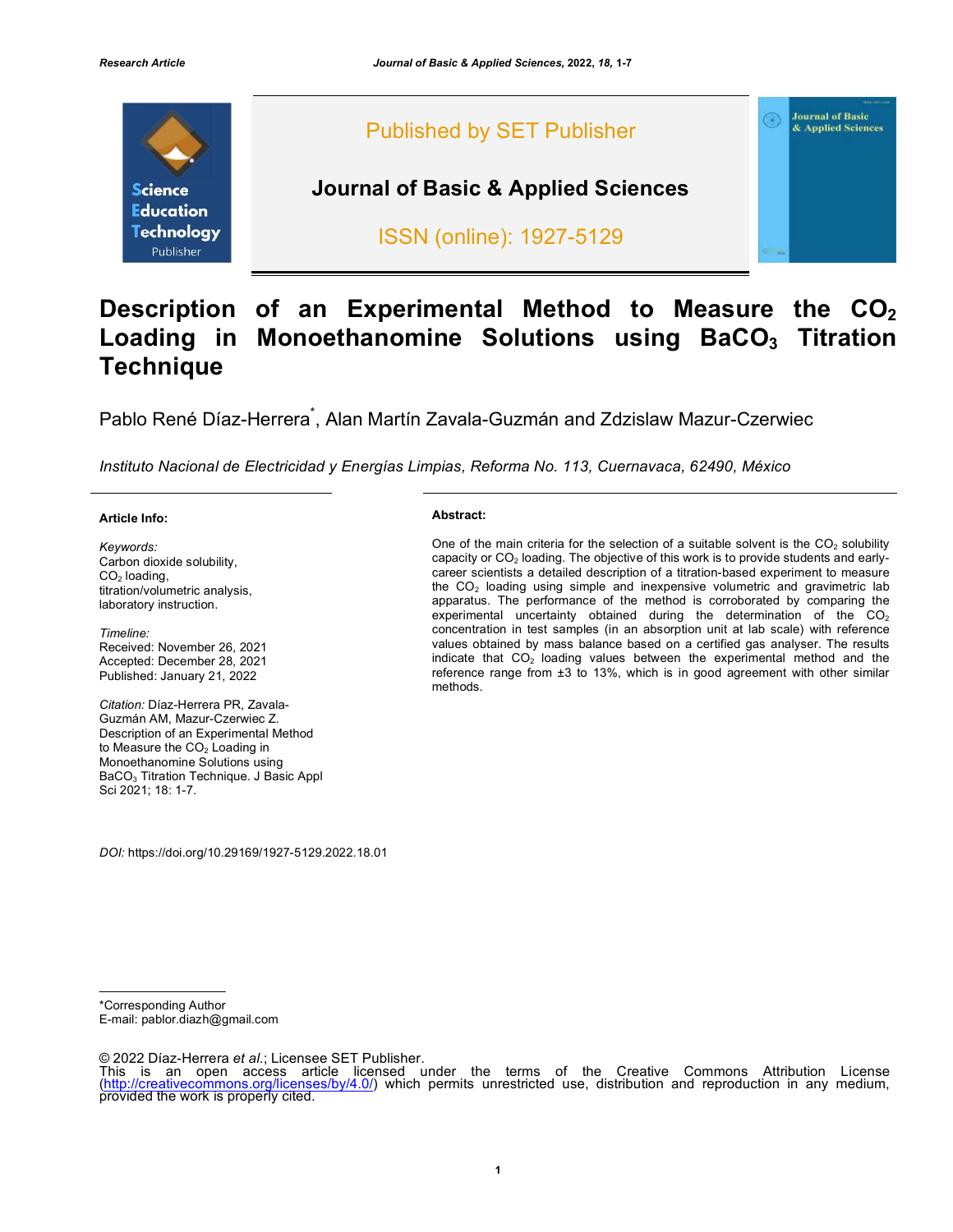## **1. INTRODUCTION**

There are several methods available for measuring CO2 loading in aqueous amine solutions; these are classified as indirect and direct techniques. Indirect techniques involve mass balances from the thermodynamic system from measurements of  $CO<sub>2</sub>$  in the gas phase and the overall  $CO<sub>2</sub>$  fed to the system, the difference between these amounts is equal to  $CO<sub>2</sub>$ in the liquid phase. Typical techniques employed for measuring  $CO<sub>2</sub>$  in the gas phase [1] are the following: Fourier transform infrared (FTIR) carbon dioxide sensors, gas chromatography (GC) and, protontransfer-reaction time-of-flight mass spectrometer (PTR-TOF-MS). Meanwhile, the direct techniques involve the  $CO<sub>2</sub>$  experimental measurement in the liquid phase, some of the analytical techniques used for this purpose are: attenuated total reflection Fourier transform infrared (ATR-FTIR) spectroscopy [2, 3], conductivity [4, 5], high-performance liquid chromatography (HPLC) [6] and titrimetric analysis [7].

Table **1** shows, qualitatively, the time-labour intensity, equipment and O&M cost, and  $CO<sub>2</sub>$  detection level of the most common analytical techniques used for measuring  $CO<sub>2</sub>$ , in both liquid and gas phases. Among them, HPLC is the most common analytic technique used in a variety of industrial and scientific applications (e.g. pharmaceutical, environmental, forensics, chemicals) because of its versatility, the huge number of components able to detect and, high detection limit. This can reach a detection limit range as low as parts per trillion [8].

Another technique with high accuracy is mass spectroscopy (MS), with detection levels in the range of parts per billion [9]. Due to their high precision, it is very common to find HPLC equipment coupled with MS, not only for measuring  $CO<sub>2</sub>$ , even for other chemical compounds [10]. Furthermore, these techniques have a minimum time-labour intensity and can provide high precision results in few minutes. However, HPLC-MS equipment is very expensive comparing with other analytical techniques because of their high capital cost. Also, their operation is not easy, requires qualified personnel. Thus, these techniques could not be the first option if there is not a budget or just want to make a few tests without very high accuracy.

Another technique that is very useful for high  $CO<sub>2</sub>$ detection levels is Gas Chromatography (GC), depending on the detector used for, this technique can provide  $CO<sub>2</sub>$  detection limits in the range of subpart per

million [11, 12]. Nevertheless, the main disadvantages are GC equipment is expensive and is not be able to operate remotely, so the  $CO<sub>2</sub>$  source and GC equipment must be located close to each other.

One of the main techniques used for  $CO<sub>2</sub>$  monitoring in the gas sample is the  $CO<sub>2</sub>$  sensors by FTIR. This is because is very easy to operate, able to operate online (or directly from  $CO<sub>2</sub>$  source), provides results in just a few seconds, and is not costly in comparison with other analytical methods (e.g. HPLC, MS, GC, or ATR-FTIR spectroscopy). Nevertheless, its main drawback is the relatively low detection level (hundreds of ppm) [13, 14].

Attenuated total reflection-Fourier transform infrared (ATR-FTIR) is also an easy method for  $CO<sub>2</sub>$  measuring in a liquid sample, this technique is very useful for the determination of unknown chemical species as on function of their molecular structure and wavenumber in the infrared spectrum. This technique is medium capital and O&M cost has a low time-labour intensity and provides results quickly, just a few seconds. However, it does not have the high levels of  $CO<sub>2</sub>$ detection that HPLC, GC or, MS techniques have.

On the other hand, the titration-based method consists of determining the number of moles of reagent (titrant), required to react quantitatively with the substance being determined. The main advantage of this analytical technique is the low capital cost and O&M cost. This is an ideal technique when is desired just a few tests or a non-capital budget is available. Nevertheless, the main disadvantages of this technique are the relatively high time-demanding and its very low accurate  $CO<sub>2</sub>$  detection level. For better results, accurate weighing of substrates and highly graduated apparatus are the keys. Another drawback is that fact is a manual off-line liquid analysis, so liquid samples should be taken, stored and, labelled for later analysis in the laboratory.

Among all the techniques measurement of  $CO<sub>2</sub>$  loading in aqueous amine solutions, the titration method with barium carbonate  $(BaCO<sub>3</sub>)$  is one of the most employed due to its low capital cost. Although this has been used by many authors [15-18], there is still no work in the scientific literature with open access that explains in enough detail the experimental procedure for easy replication and reproducibility. Therefore, the originality of this work remains in the fact that it aims to provide a simple and detailed description of the experimental method for the measurement of  $CO<sub>2</sub>$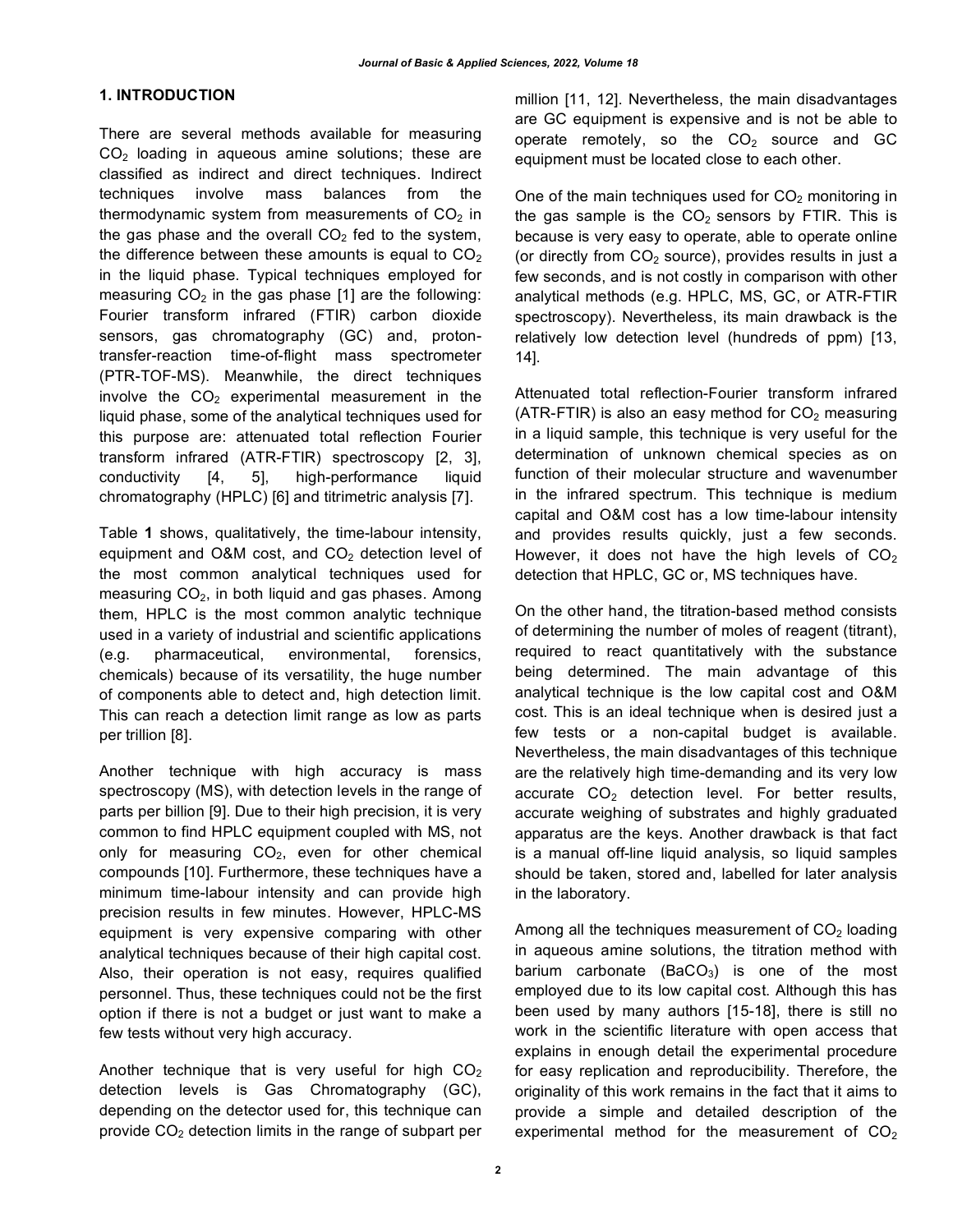Table 1: Time-Labour Intensity, Equipment and Operation & Maintenance (O&M) Costs, and CO<sub>2</sub> Detection Level of **the Most Common Analytical Techniques used for Measuring CO2**

| Analytical method for CO <sub>2</sub> measuring                  | Phase of the<br>sample | Time-labour<br>intensity | Equipment<br>cost | O&M cost | CO <sub>2</sub> detection level |
|------------------------------------------------------------------|------------------------|--------------------------|-------------------|----------|---------------------------------|
| Infrared $CO2$ sensor (FTIR)                                     | Gas                    |                          |                   |          | н                               |
| Mass spectroscopy (MS)                                           | Gas                    |                          | н                 | н        | Н                               |
| Gas Chromatography (GC) with flame<br>ionisation detection (FID) | Gas                    |                          | н                 | н        | Н                               |
| High-Performance Liquid<br>Chromatography (HPLC)                 | Liguid                 |                          | н                 | н        | н                               |
| ATR-FTIR spectroscopy                                            | Liquid                 |                          | н                 | н        |                                 |
| pH titration-based method                                        | Liguid                 | н                        |                   |          |                                 |

 $L = low, H = high.$ 

loading by titration with  $BaCO<sub>3</sub>$  that serves as a reference for new researchers in the area, nonchemical profiles, students or any other technical professional interested in the subject.

#### **2. EXPERIMENTAL SECTION**

#### 2.1. Solutions of MEA Loaded with CO<sub>2</sub>

Initially, a set of calibrations solutions were prepared using MEA,  $CO<sub>2</sub>$  and, deionized water. The set contained MEA concentration of 25wt% with different  $CO<sub>2</sub>$  loadings in the range from 0.1 - 0.5 mol  $CO<sub>2</sub>/mol$ MEA. This range value was estimated according to vapor-liquid equilibrium values of  $CO<sub>2</sub>$ -MEA-H<sub>2</sub>O system at low CO<sub>2</sub> partial pressures ( $P_{CO_2}$  < 100 kPa) and at low temperature range  $(T < 40^{\circ}C)$  [19, 20]. Then, the solutions were prepared gravimetrically using an analytical balance (OHAUS, model Explorer EX324) and then were loaded with  $CO<sub>2</sub>$  by carefully bubbling  $CO<sub>2</sub>$  (through a glass bubbler) into the solution until the desired amount of  $CO<sub>2</sub>$ . During the experiment, the solutions were blended (using a magnetic stirrer) and cooled at 3  $\degree$  C for accelerating the  $CO<sub>2</sub>$  absorption process.

#### **2.2. Procedure for Measuring CO<sub>2</sub> Loading**

The  $CO<sub>2</sub>$  concentration in the liquid phase was determined by taking 4 g. of solvent loaded with  $CO<sub>2</sub>$ and spilled in a 100 mL volumetric flask. According to Reaction 1, the  $CO<sub>2</sub>$ -loaded solution is composed of two ionic species: bicarbonate  $(HCO<sub>3</sub>)$  and MEA's basic cation (C<sub>2</sub>H<sub>7</sub>NOH<sup>+</sup>). In order to convert the CO<sub>2</sub> dissolved (in form of bicarbonate) to a soluble stable salt, 6 mL of a 1 M NaOH solution was added (Reaction 2). After that, 50 mL of a 0.1 M BaCl<sub>2</sub> solution was added and blended to precipitate the NaHCO<sub>3</sub> to BaCO<sub>3</sub> (Reaction 3). The precipitation

process takes near 4 hours to finish. This process could be accelerated in an isothermal bath circulator at 5 °C since Reaction 3 is favored at low temperatures.

 $C_2H_7NO + CO_2 + H_2O \leftrightarrow C_2H_7NOH^+ + HCO_3$  $(1)$ 

 $C_2H_7NOH^+ + HCO_3^- + NaOH \leftrightarrow NaHCO_3 + C_2H_7NO +$  $H_2O$  (2)

 $NaHCO<sub>3</sub> + C<sub>2</sub>H<sub>7</sub>NO + H<sub>2</sub>O + BacCl<sub>2</sub> \leftrightarrow NaCl + BacO<sub>3</sub> +$  $HCl + C<sub>2</sub>H<sub>7</sub>NO + H<sub>2</sub>O$  (3)

Then, the precipitate was filtered using the experimental apparatus shown in Figure **1**. It consists of a vacuum flask which is attached to a Büchner funnel via a black elastomer adapter. The hose barb of the flask is connected via a hose to a vacuum pump. Also, a glass microfiber filter was put inside of the Büchner funnel for recovery of the  $BaCO<sub>3</sub>$  precipitated (inset of Figure **1**). The precipitate was washed with deionized water several times until a solvent filtered reaches a pH value near between 9.6 and 9.8. Then, the clean  $BACO<sub>3</sub>$  precipitate, which has a white appearance, was recovered from the filter and was transferred into a 250 mL round-bottomed flask along with 100 mL of deionized water. After that, the clean  $BaCO<sub>3</sub>$  precipitate was titrated with a 0.1 M HCl solution. Depend on the amount of acidic solution spent, is the  $CO<sub>2</sub>$  captured by the amine, such as shown in Reaction 4:

$$
BaCO3 + 2HCl \leftrightarrow BaCl2 + CO2 + H2O
$$
 (4)

Figure **2** shows the lab instruments employed for titration of BaCO<sub>3</sub> for determining the  $CO<sub>2</sub>$ concentration in an aqueous MEA solution. It consists of a burette, which is held using a double burette clamp attached to a lab support stand; a lab magnetic stirring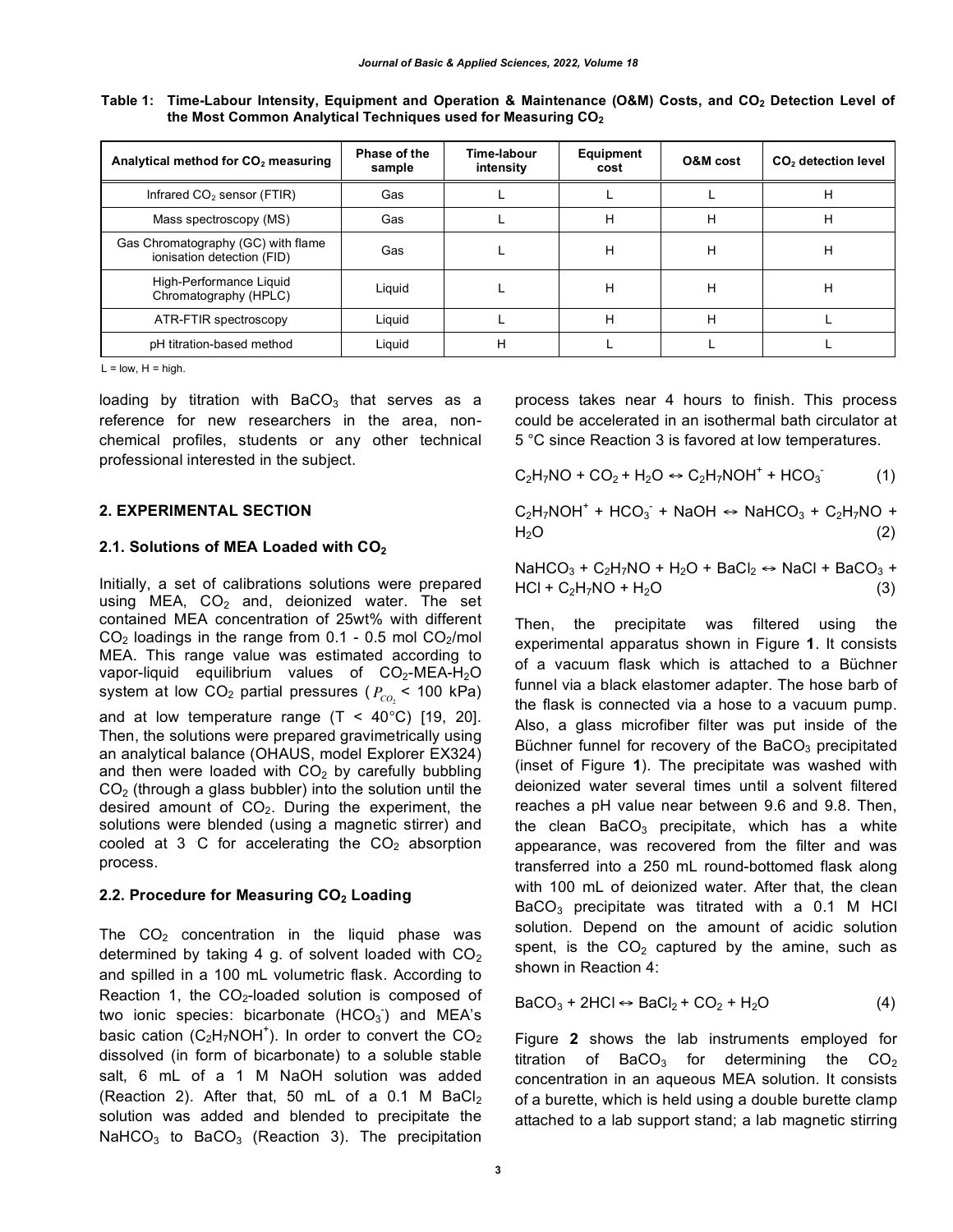

Figure 1: Experimental apparatus used to filter the BaCO<sub>3</sub> precipitate from the ionic solution: 1) vacuum flask; 2) Büchner funnel with elastomer adapter; 3) hose; 4) vacuum pump and 5) glass microfiber filter.

heater, on which the flask is placed; a glass vacuum adapter is placed on the top of the flask and it is connected to a vacuum pump. Additionally, a pH meter (Hach, model HQ40d) was used to detect the endpoint of the neutralization reaction of BaCO<sub>3</sub> (a pH indicator also could be used).

Initially, in order to accelerate the  $CO<sub>2</sub>$  desorption by incrementing the superficial area, small glass balls (Θ= 4 mm) were employed for milling the carbonate lump by shaking the flask manually. Then, a few milliliters of the HCl solution was added to the flask carefully, it was closed with the glass vacuum adapter, then, heated at ~50 °C and afterward shaken again for accelerating  $CO<sub>2</sub>$  desorption. After that, the valve of the glass vacuum adapter was opened for extracting the  $CO<sub>2</sub>$ desorbed using the vacuum pump. This experimental sequence of shaking-extracting is completed when there are no bubbles in the solution anymore. Once the total amount of  $CO<sub>2</sub>$  is extracted, the solution is cooled at 20 °C and its pH is measured. It keeps adding acid to the system and repeating the previous experimental procedure until a pH range between 4.2-4.4 is reached. Depending on the amount of HCl solution spent, is the  $CO<sub>2</sub>$  captured by the MEA, such as shown as follows:

$$
M_{CO_2} = 5 \times 10^{-4} (V_{HCl}) (C_{HCl}) (MW_{CO_2})
$$
 (5)

Where:

$$
M_{CO_2} = \qquad \text{Mass of CO}_2 \text{ [g]}
$$

$$
V_{HCl} = \qquad \text{Volume of HCl solution spent [mL]}
$$

$$
C_{HCl} = \text{Molar concentration of HCl solution}
$$
  
[mol/L]

$$
MW_{CO_2} =
$$

CO<sub>2</sub> molecular weight [g/mol]



**Figure 2:** Lab instruments employed for titration of BaCO<sub>3</sub>: 1) lab magnetic stirring heater; 2) flask connected to a glass vacuum adapter; 3) double burette clamp attached to a lab support stand; 4) burette and 5) vacuum pump.

### **3. METHOD VALIDATION**

The experimental method is validated against a reference system to determine its accuracy and uncertainty. The reference data is obtained by the indirect method, performing experiments in a lab-scale absorption unit. The lab-scale absorption unit is showed in Figure **3**, this includes an absorption column (T-101) made of borosilicate glass Duran 3.3, with an internal diameter of 4" and height of 1.70 m; the packing used was 5/8" polypropylene pall ring; the total height of the packing is 1.20 m. Additionally, there are two atmospheric tanks: one for holding a  $CO<sub>2</sub>$ -free MEA solution (TK-101) and another for the reception of  $CO<sub>2</sub>$  rich solution (TK-104); a pump with volumetric flow rate control for feeding of the MEA to the column (P-101); for the gas conditioning there are: a pressurized tank contained  $CO<sub>2</sub>$  (TK-102), an air compressor (TK-103) and volumetric flow measurement instruments (gas mixer, "M", and rotameters). A 25 wt% MEA aqueous solution at 25 °C was used varying the solvent volumetric flow rate from 54 to 468 mL/min.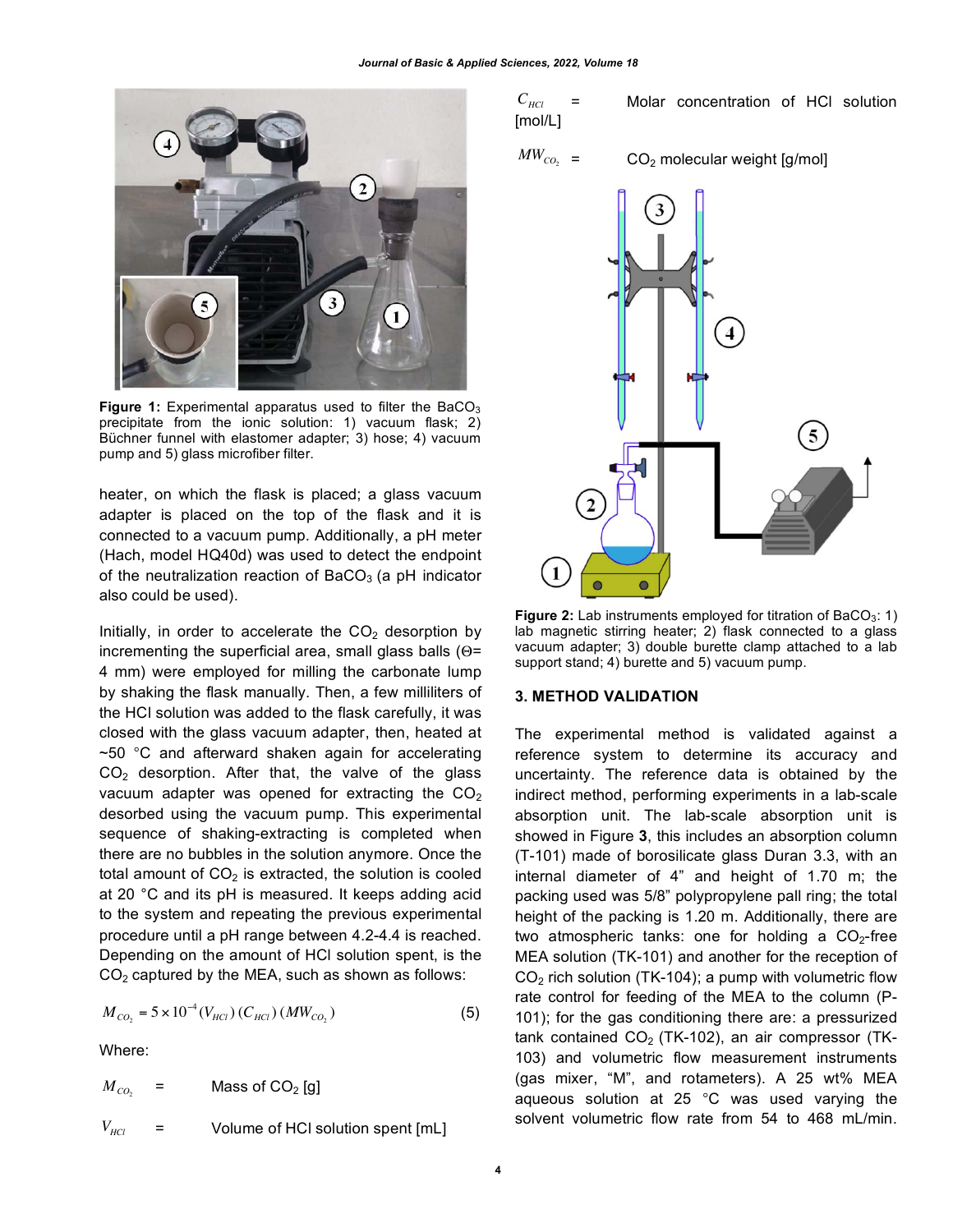Meanwhile, for the feed gas stream, a mixture of air and CO2 was used. Table **2** shows the feed condition of the gas (*Stream 3*).

| Flow rate (L/h)           | 4448 |
|---------------------------|------|
| Absolute pressure (atm)   | 1.1  |
| Temperature $(^{\circ}C)$ | 26.1 |
| Relative humidity (% HR)  | 45   |
| Composition (v/v%)        |      |
| $N_{2}$                   | 73.9 |
| О,                        | 19.6 |
| CO <sub>2</sub>           | 5.0  |
| H <sub>2</sub> O          | 1.5  |

**Table 2: Feed Conditions of the Gas Stream**

Initially, the gas was fed from the bottom of the column and its  $CO<sub>2</sub>$  concentration and relative humidity were measured at the outlet on the top of the column (*Stream 4*) using an analyzer gas (Testo 350 Portable Emission Analyzer) and humidity-temperature meter (Vaisala M170), respectively. Once the composition of the *Stream 4* was stabilized, the MEA solution was fed to the column from the top (*Stream 1*), it was fed for about 10 minutes until the concentration gas at the outlet was constant. Then, samples of the liquid phase in triplicate were taken from the bottom of the column (*Stream 2*) and its  $CO<sub>2</sub>$  loading was determined by the experimental method described above. The steps mentioned were repeated for each solvent flow rate change employed. Additionally, mass balances were performed to collect the reference data. It is pertinent to mention that, for calculating mass balances, it was assumed that there is no solubility of oxygen in the solvent and there is no evaporation of the amine, water only.

The results for the validation method are presented in Table **3**. As it can be seen, at a higher solvent flow rate  $(Q_{solv})$ , lower  $CO<sub>2</sub>$  concentrations in the liquid phase were obtained, as could be expected. This is because only the amount of amine is varied and, the  $CO<sub>2</sub>$ concentration of feed gas and the amine in the solvent are constants, so this behavior is then due to a dilution effect.

In addition, from Figure **4** it can be observed that deviation percentage between the  $CO<sub>2</sub>$  concentration obtained by experimental method  $(w_{CO_2, meth})$  and the reference ( $w_{CO,ref}$ ) is higher at a lower solvent flow rate (*Q*solv). This is because the samples obtained at lower  $Q_{solv}$  have a higher amount of  $CO<sub>2</sub>$  dissolved in the amine, which requires a longer time for Reaction 2 to reach equilibrium. In other words, not enough time is being given for the total amount of  $HCO<sub>3</sub>$  contained in the samples to transform into  $N$ aHCO<sub>3</sub>. Therefore, the person interested in applying this method must make a trade-off between the time involved in this process and the desired uncertainty value.



**Figure 3:** Schematic flow diagram of CO<sub>2</sub> capture lab unit.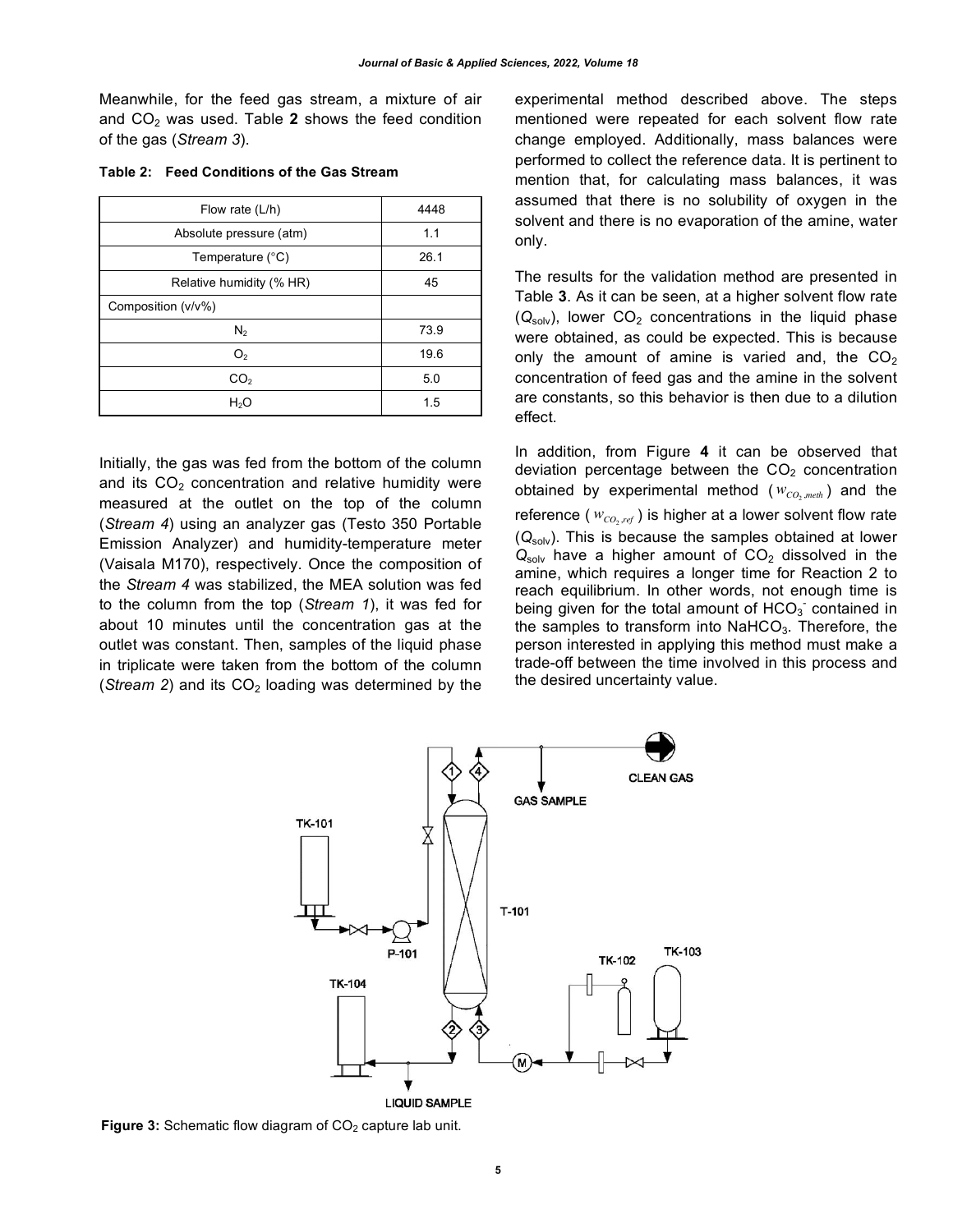| $Q_{\text{solv}}$ (mL/min) | $y_{CO_2}$ (v/v%) | $w_{CO_2,ref}$ (mass fraction) | $w_{CO_2,\\mathit{meth}}$ (mass fraction) | Deviation (%) |
|----------------------------|-------------------|--------------------------------|-------------------------------------------|---------------|
| 54                         | 3.37              | 0.0493                         | 0.0429                                    | $-13$         |
| 128                        | 2.36              | 0.0321                         | 0.0305                                    | -5            |
| 299                        | 1.9               | 0.0162                         | 0.0166                                    |               |
| 468                        | 1.48              | 0.0117                         | 0.0119                                    |               |

**Table 3: Data Obtained from the Validation Test (Reference) and the Method Used**

From the results, it can observe that the uncertainty between the experimental method developed and the reference values is ±3-13%; which is in good agreement with similar titration-based methods [15, 16]. This range of error could be attributed mainly to the lack of time to reach the chemical equilibrium of reactions, uncertainty in solvent weighing, losses of BaCO<sub>3</sub> precipitate during filtering and, visual errors in the burette reading during the titration.



Figure 4: Comparison between CO<sub>2</sub> concentration in the liquid phase obtained by method and reference as funtion of *Q*solv.

Finally, the experimental method described in this work is an alternative to students or technicians be able to measure  $CO<sub>2</sub>$  measuring in liquid sample using inexpensive and common apparatus in most of the laboratories. The main disadvantages are the poor  $CO<sub>2</sub>$ detection level and very high time-labor intensity in comparison to other analytical techniques. Although the method developed is not practical enough for the high time demanding, it is a reliable and inexpensive alternative for measuring  $CO<sub>2</sub>$  solubility in amine-based solutions.

# **4. CONCLUSIONS**

A detailed titration-based method for measuring  $CO<sub>2</sub>$ loading in aqueous MEA solutions was presented. The

method was validated against a reference system (a certified gas analyzer) to determine its accuracy and uncertainty. The results show that uncertainty between the titration-based method and the reference is  $\pm 3$ -13%; which is in good agreement with similar experiments. It is a reliable and inexpensive alternative for testing  $CO<sub>2</sub>$  solubility in amine aqueous solutions.

Although the method described in this work is not practical enough, it is very educational and illustrative to describe the process step by step, especially for students, non-chemical profiles and beginning scientists to measure the  $CO<sub>2</sub>$  load using common and inexpensive devices that are easy to find in most laboratories.

### **ACKNOWLEDGEMENTS**

The project was funded by Instituto Nacional de Electricidad y Energía Limpias (INEEL) under the project number 20026: *"Ampliación de las capacidades del INEEL en energía limpia y eficiente"*. The authors thank Dra. Vita Peralta-Martínez and Eng. Elvia Palacios-Lozano for supporting with equipment for running the validation test.

#### **DECLARATION OF INTERESTS**

The authors declare that they have no known competing financial interests or personal relationships that could have appeared to influence the work reported in this paper.

#### **REFERENCES**

[1] Cuccia L, Dugay J, Bontemps D, Louis-Louisy M, Vial J. Analytical methods for the monitoring of post-combustion CO2 capture process using amine solvents: A review. International Journal of Greenhouse Gas Control 2018; 72: 138-151. https://doi.org/10.1016/j.ijggc.2018.03.014

[2] van der Ham LV, van Eckeveld AC, Goetheer ELV. Online monitoring of dissolved  $CO<sub>2</sub>$  and MEA concentrations: Effect of solvent degradation on predictive accuracy. Energy Procedia 2014; 63: 1223-1228. https://doi.org/10.1016/j.egypro.2014.11.132